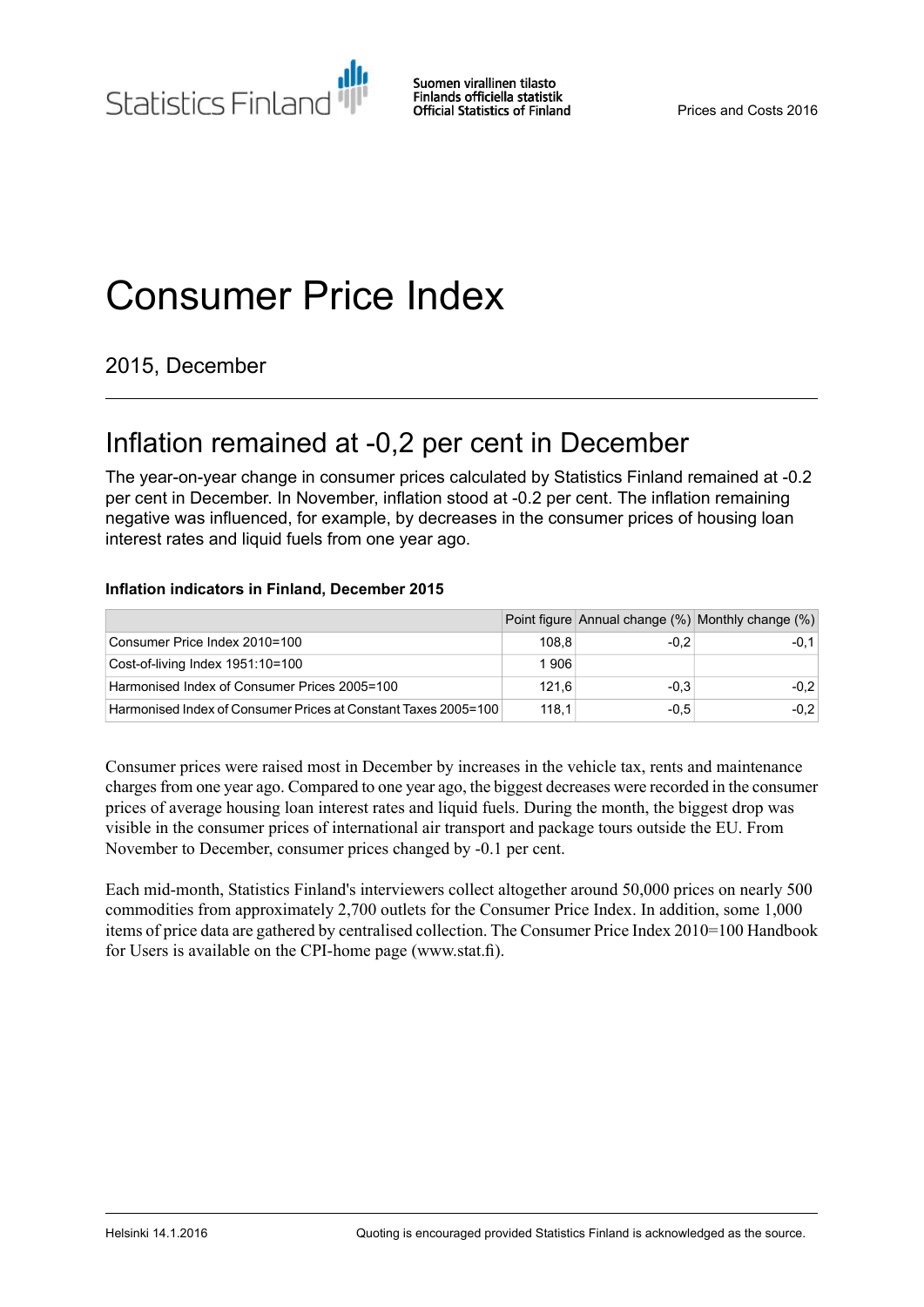### According to preliminary data, inflation in the euro area was 0.2 per cent in December

According to the preliminary data on the Harmonised Index of Consumer Prices, the rate of inflation in the euro area was 0.2 per cent in December. In November, it stood at 0.2 per cent. The corresponding figure for Finland was -0.3 per cent in December.

The Harmonised Index of Consumer Prices does not include owner-occupancy, games of chance, interests on consumption and other credits, fire insurance on owner-occupied dwellings or the vehicle tax. The consumption items included in the Harmonised Index of Consumer Prices, as well as the rules governing its compilation, have been defined in EU regulations.

Eurostat's estimate of inflation in the euro area is based on preliminary data from the Member States and on the price development of energy. Eurostat will publish detailed data on Harmonised Indices of Consumer Prices for December on 19 January. Information of inflation in EU countries is available on Eurostat homepage, [eurostat](http://epp.eurostat.ec.europa.eu/portal/page/portal/eurostat/home/) (http://ec.europa.eu/eurostat).

### The year-on-year change in the Harmonised Index of Consumer Prices at Constant Taxes was -0.5 per cent in December

The year-on-year change in the Harmonised Index of Consumer Prices stood at -0.3 per cent in December and that in the Index at Constant Taxes measuring market inflation at -0.5 per cent. Over twelve months, the combined raising impact on consumer prices from changes in commodity tax rates was thus 0.2 percentage points. The month-on-month change in the Harmonised Index of Consumer Prices was -0.2 per cent and that in the Index at Constant Taxes -0.2 per cent in December.

### Harmonised Index of Consumer Prices at Constant Taxes

The inflation measured by Consumer Price Index consists mainly of products and services priced by enterprises and the public sector, and value added and commodity taxes. Some 25 per cent of the private consumption described by the Harmonised Index of Consumer Prices (HICP) consists of value added or other taxes. The Harmonised Index of Consumer Prices at Constant Taxes (HICP-CT) is based on the HICP so the two indices have the same weight structure and price data. HICP-CT is calculated with a method which holds the tax rate constant relative to the reference period. When tax changes take place, the impact of the tax change on commodity prices is eliminated from HICP-CT. The price impact of the tax changes is obtained by comparing the development of the HICP and HICP-CT.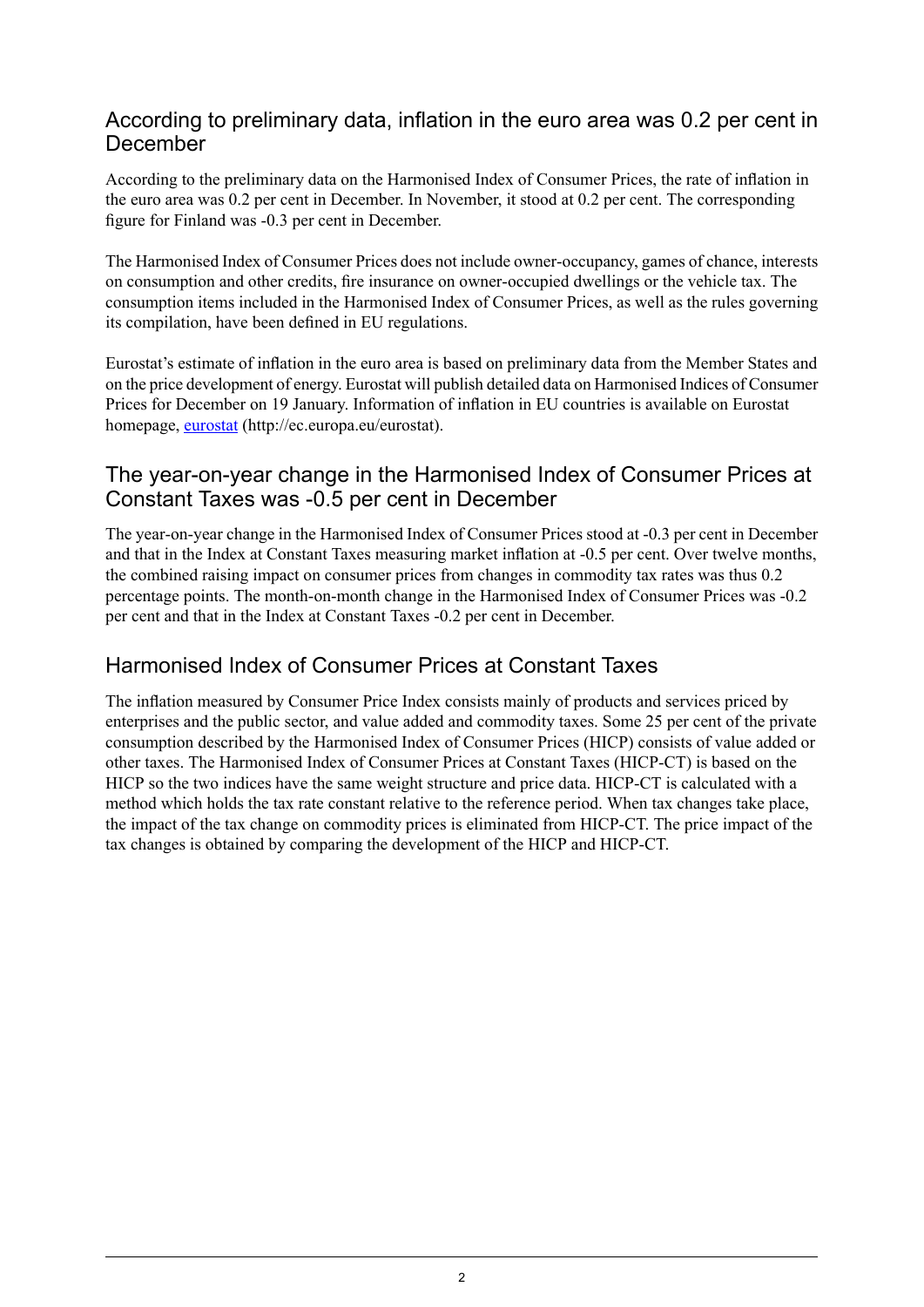# **Contents**

### **Tables**

### **Appendix tables**

| Appendix table 2. Consumer Price Index 2010=100 by commodity groups, monthly and annual changes5 |  |
|--------------------------------------------------------------------------------------------------|--|
|                                                                                                  |  |
|                                                                                                  |  |
|                                                                                                  |  |
|                                                                                                  |  |

### Figures

### **Appendix figures**

| Appendix figure 1. Annual change in the Consumer Price Index and the Harmonised Index of Consumer Prices,      |  |
|----------------------------------------------------------------------------------------------------------------|--|
| Appendix figure 2. Goods and services with the largest impact on the year-on-year change in the Consumer Price |  |
| Appendix figure 3. Annual change in the Harmonised Index of Consumer Prices and the Harmonised Index of        |  |
| Appendix figure 4. Harmonised Index of Consumer Price Index 2005=100; Finland, euro area and EU11              |  |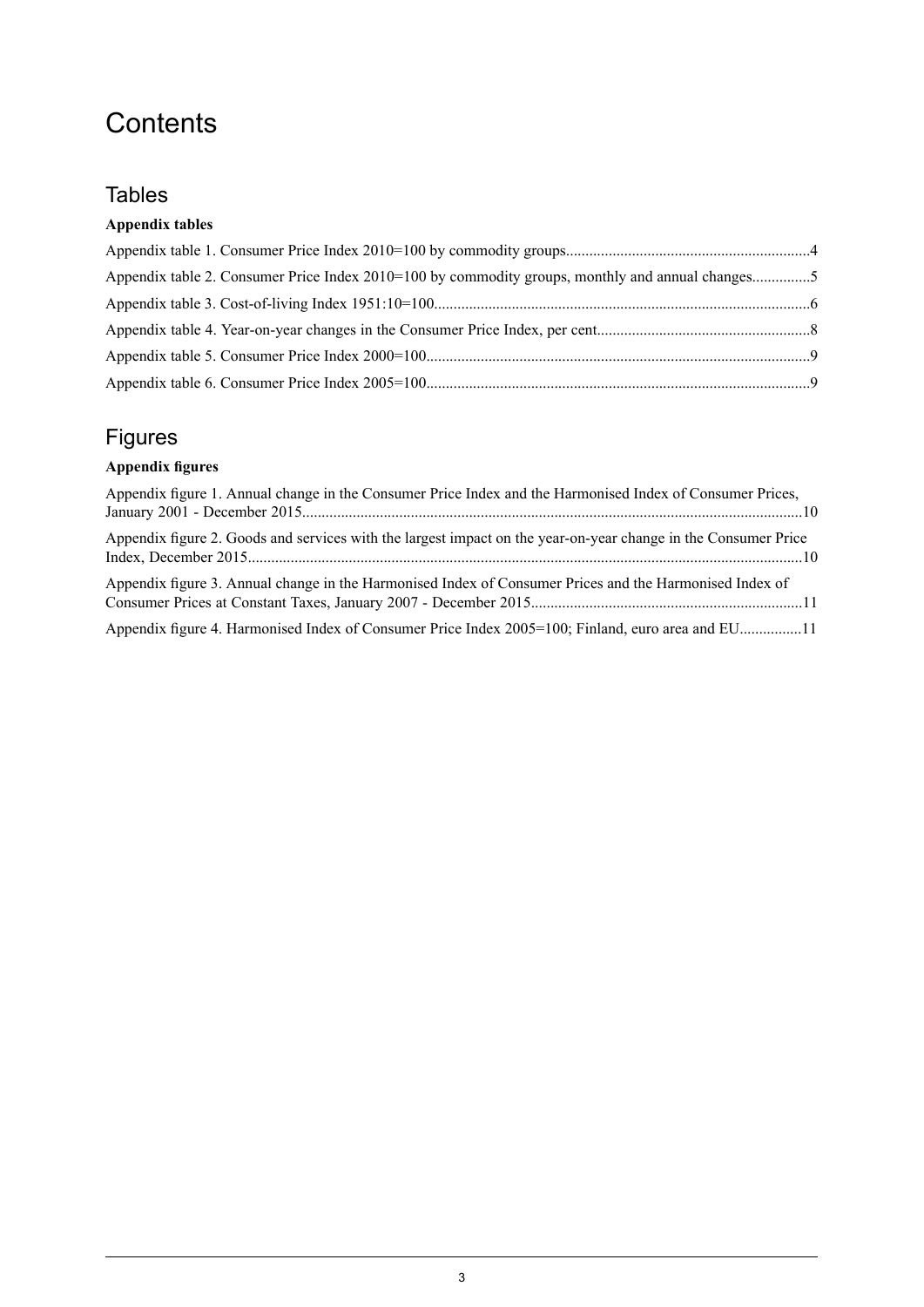## Appendix tables

|      |                        | Commodity group 1) |       |       |       |               |       |       |       |       |       |       |       |       |
|------|------------------------|--------------------|-------|-------|-------|---------------|-------|-------|-------|-------|-------|-------|-------|-------|
|      |                        | $\Omega$           | 01    | 02    | 03    | 04            | 05    | 06    | 07    | 08    | 09    | 10    | 11    | 12    |
| 2015 | January                | 108,3              | 117,9 | 116,2 | 97,3  | 110,1         | 106,0 | 108,3 | 104,4 | 83,6  | 101,1 | 112,3 | 114,5 | 110,7 |
|      | February               | 108,6              | 116,7 | 116,1 | 98,6  | 110,2         | 106,2 | 108,4 | 105,7 | 84,8  | 101,5 | 112,3 | 115,1 | 111,2 |
|      | March                  | 108,9              | 116,8 | 115,9 | 105,5 | 110,3         | 106,6 | 108,6 | 106,4 | 83,4  | 100,8 | 112.3 | 115,1 | 110,9 |
|      | April                  | 108,9              | 116,4 | 115,8 | 104,9 | 110,1         | 106,6 | 109,2 | 107,2 | 84,0  | 100,5 | 112,5 | 115,1 | 110,7 |
|      | May                    | 108,8              | 115,9 | 115,7 | 105,3 | 110,2         | 105,8 | 109,2 | 108,1 | 83,4  | 99,6  | 112,5 | 115,0 | 110,7 |
|      | June                   | 108,8              | 115,6 | 115,6 | 99,9  | 111,0         | 105,1 | 109,3 | 109,2 | 83,3  | 99,9  | 112,5 | 115,4 | 110,3 |
|      | July                   | 108,6              | 114,3 | 116,2 | 97,1  | 110,8         | 104,1 | 110,7 | 109,6 | 83,3  | 99,7  | 112,5 | 115,8 | 110,4 |
|      | August                 | 108,8              | 114,2 | 116,2 | 101,1 | 111,5         | 104,4 | 110,7 | 108,4 | 82,9  | 99,3  | 112,5 | 116,1 | 111,4 |
|      | September              | 108,9              | 114,2 | 116,1 | 105.4 | 111.5         | 105,7 | 111,2 | 106.9 | 82,4  | 99,8  | 114,5 | 115,7 | 111,5 |
|      | October                | 109,1              | 115,3 | 116,1 | 106,9 | 111,5         | 105,8 | 108,9 | 107,0 | 82,2  | 100,2 | 114,5 | 115,7 | 111,5 |
|      | November               | 108,9              | 115,7 | 116,0 | 106,6 | 110,9         | 106,0 | 108,9 | 106,5 | 82,0  | 99,9  | 114,5 | 116,1 | 111,4 |
|      | December               | 108,8              | 115,5 | 115,9 | 104,4 | 110,6         | 105,7 | 108,7 | 106,4 | 82,3  | 100,5 | 114,5 | 116.4 | 111,3 |
|      | Annual<br>average      | 108.8              | 115,7 | 116,0 | 102,8 | 110,7         | 105,7 | 109,3 | 107,1 | 83.1  | 100.2 | 113.1 | 115.5 | 111,0 |
| 2014 | Annual<br>average      | 109.0              | 117.9 | 114.6 | 102.2 | 109.8         | 106,0 | 106.0 | 109.2 | 86.8  | 101.5 | 114.2 | 113.8 | 110.7 |
| 2013 | Annual<br>average      | 107,9              | 117,7 | 110.3 | 102,6 | 108,5         | 105,4 | 102,9 | 110,0 | 85,6  | 100,8 | 107,9 | 111.1 | 108.1 |
|      | 2012 Annual<br>average | 106,3              | 111,8 | 107,9 | 103,9 | 108,1         | 103.9 | 101,1 | 108,6 | 91,7  | 100,2 | 105,0 | 106.4 | 107,8 |
| 2011 | Annual<br>average      | 103,4              | 106.3 | 100,8 | 101,2 | 106,3         | 102,3 | 100,7 | 103,9 | 98,0  | 99,7  | 103,2 | 102,5 | 103,6 |
| 2010 | Annual<br>average      | 100,0              | 100.0 | 100,0 |       | $100,0$ 100,0 | 100,0 | 100,0 | 100,0 | 100,0 | 100,0 | 100,0 | 100.0 | 100,0 |

#### <span id="page-3-0"></span>**Appendix table 1. Consumer Price Index 2010=100 by commodity groups**

1) 0=Consumer price index, 01=Food and non-alcoholic beverages, 02=Alcoholic beverages and tobacco, 03=Clothing and footwear, 04=Housing, water, electricity, gas and other fuels, 05=Furnishings, household equipment and routine maintenance of the house, 06=Health, 07=Transportation, 08=Communication, 09=Recreation and culture, 10=Education, 11=Restaurants and hotels, 12=Miscellaneous goods and services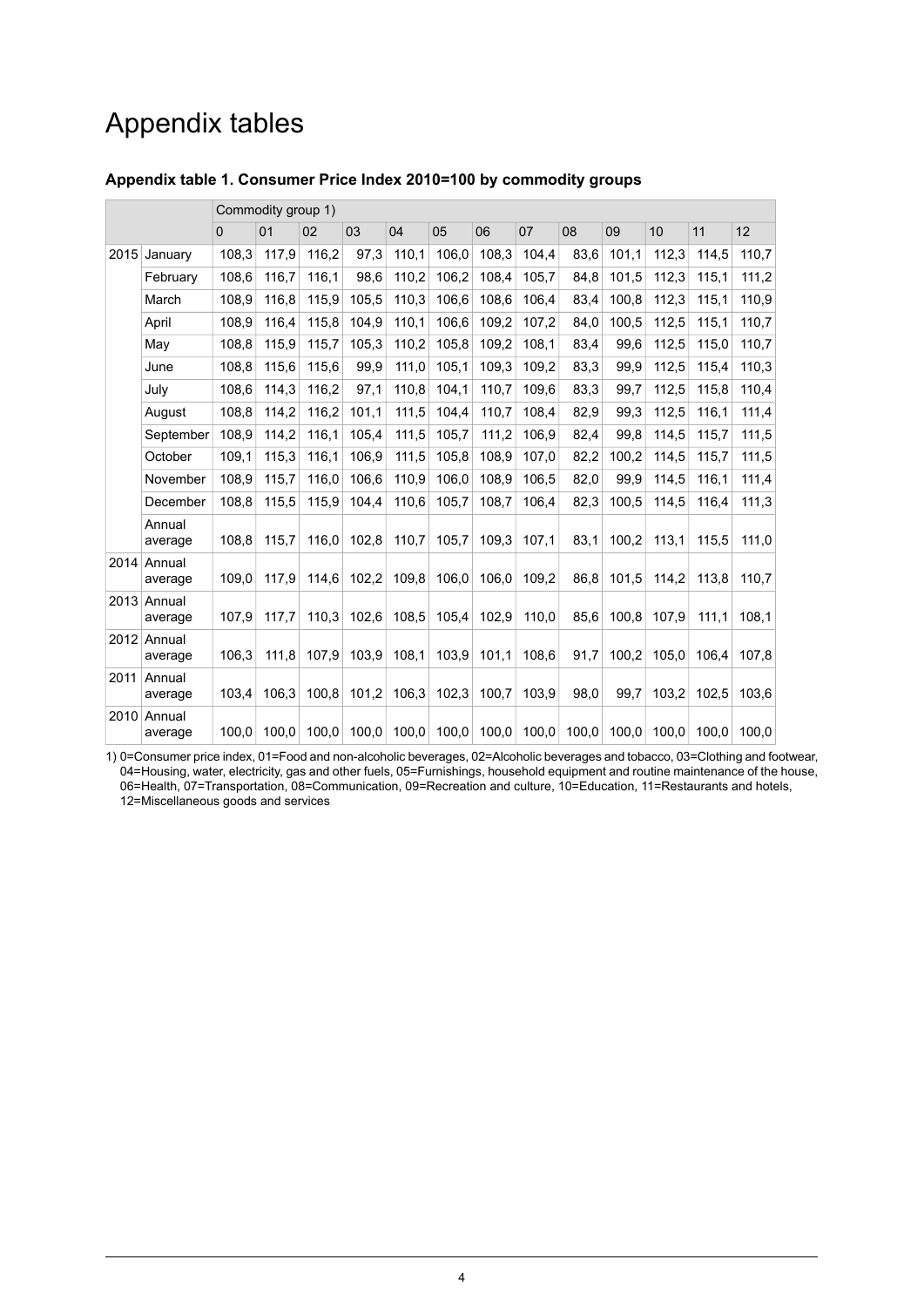#### <span id="page-4-0"></span>**Appendix table 2. Consumer Price Index 2010=100 by commodity groups, monthly and annual changes**

|                                                                             | 2015     |                                      |        |  |  |  |
|-----------------------------------------------------------------------------|----------|--------------------------------------|--------|--|--|--|
|                                                                             | December |                                      |        |  |  |  |
|                                                                             | Weight   | Monthly change (%) Annual change (%) |        |  |  |  |
| Commodity group                                                             |          |                                      |        |  |  |  |
| 0 CONSUMER PRICE INDEX                                                      | 1.000,0  | $-0,1$                               | $-0,2$ |  |  |  |
| 01 FOOD AND NON-ALCOHOLIC BEVERAGES                                         | 143,0    | $-0,2$                               | $-1,8$ |  |  |  |
| 02 ALCOHOLIC BEVERAGES AND TOBACCO                                          | 53.1     | $-0,1$                               | 0,6    |  |  |  |
| 03 CLOTHING AND FOOTWEAR                                                    | 51,4     | $-2,0$                               | $-0,9$ |  |  |  |
| 04 HOUSING, WATER, ELECTRICITY, GAS AND OTHER FUELS                         | 212,9    | $-0,2$                               | 0,6    |  |  |  |
| 05 FURNISHINGS, HOUSEHOLD EQUIPMENT AND ROUTINE<br>MAINTENANCE OF THE HOUSE | 55,9     | $-0,2$                               | $-0,7$ |  |  |  |
| 06 HEALTH                                                                   | 49,9     | $-0,2$                               | 2,2    |  |  |  |
| 07 TRANSPORT                                                                | 140,2    | $-0.1$                               | $-0,2$ |  |  |  |
| 08 COMMUNICATION                                                            | 25,2     | 0,4                                  | $-2,3$ |  |  |  |
| 09 RECREATION AND CULTURE                                                   | 123,7    | 0,6                                  | $-1,6$ |  |  |  |
| <b>10 EDUCATION</b>                                                         | 4,7      | 0,0                                  | $-2,0$ |  |  |  |
| 11 RESTAURANTS AND HOTELS                                                   | 72,2     | 0,2                                  | 1,7    |  |  |  |
| 12 MISCELLANEOUS GOODS AND SERVICES                                         | 67,7     | $-0.0$                               | 0,3    |  |  |  |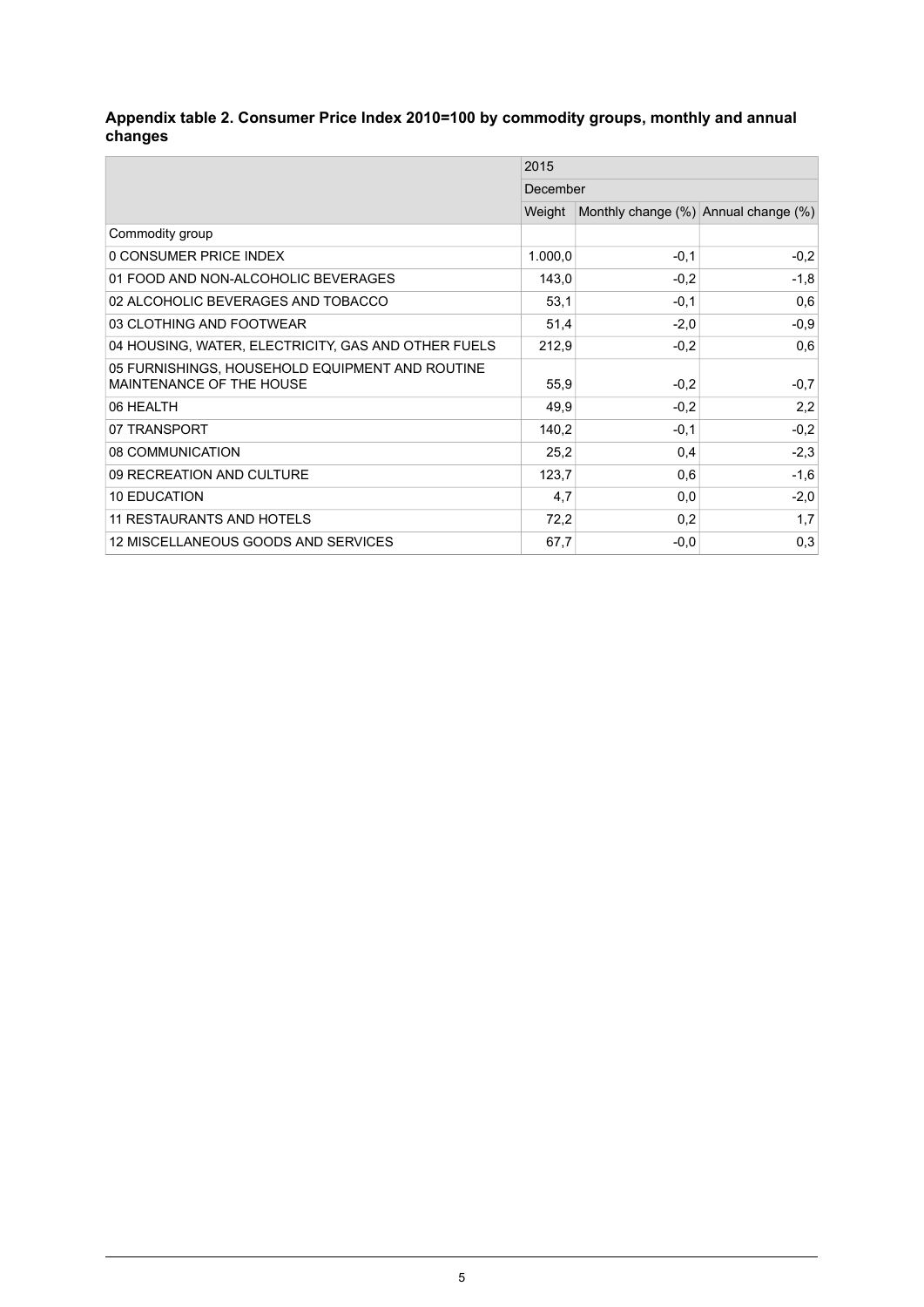### <span id="page-5-0"></span>**Appendix table 3. Cost-of-living Index 1951:10=100**

|      | Jan. | Feb. | Mar. | Apr. | May  | June | July | Aug. | Sept. | Oct. | Nov. | Dec. | Ann Avg. |
|------|------|------|------|------|------|------|------|------|-------|------|------|------|----------|
| 2015 | 1897 | 1902 | 1908 | 1908 | 1907 | 1907 | 1902 | 1906 | 1908  | 1911 | 1908 | 1906 | 1906     |
| 2014 | 1900 | 1905 | 1909 | 1912 | 1907 | 1909 | 1907 | 1909 | 1920  | 1916 | 1913 | 1910 | 1910     |
| 2013 | 1870 | 1881 | 1889 | 1892 | 1892 | 1891 | 1891 | 1888 | 1894  | 1897 | 1894 | 1901 | 1890     |
| 2012 | 1840 | 1850 | 1857 | 1863 | 1864 | 1865 | 1861 | 1865 | 1872  | 1875 | 1869 | 1871 | 1863     |
| 2011 | 1783 | 1794 | 1804 | 1807 | 1808 | 1813 | 1808 | 1815 | 1823  | 1827 | 1829 | 1828 | 1812     |
| 2010 | 1729 | 1735 | 1744 | 1749 | 1747 | 1751 | 1742 | 1749 | 1757  | 1764 | 1768 | 1777 | 1751     |
| 2009 | 1732 | 1733 | 1734 | 1734 | 1731 | 1735 | 1724 | 1729 | 1732  | 1723 | 1725 | 1726 | 1730     |
| 2008 | 1695 | 1703 | 1719 | 1721 | 1730 | 1736 | 1734 | 1742 | 1750  | 1750 | 1741 | 1736 | 1730     |
| 2007 | 1632 | 1642 | 1655 | 1663 | 1661 | 1663 | 1662 | 1664 | 1671  | 1677 | 1680 | 1678 | 1662     |
| 2006 | 1595 | 1607 | 1612 | 1621 | 1623 | 1624 | 1620 | 1626 | 1629  | 1633 | 1634 | 1635 | 1622     |
| 2005 | 1575 | 1585 | 1591 | 1595 | 1591 | 1595 | 1591 | 1595 | 1604  | 1603 | 1598 | 1600 | 1594     |
| 2004 | 1572 | 1581 | 1576 | 1576 | 1578 | 1577 | 1575 | 1579 | 1585  | 1590 | 1583 | 1584 | 1580     |
| 2003 | 1569 | 1580 | 1584 | 1582 | 1580 | 1578 | 1570 | 1572 | 1579  | 1577 | 1575 | 1577 | 1577     |
| 2002 | 1548 | 1551 | 1559 | 1565 | 1569 | 1566 | 1563 | 1563 | 1568  | 1572 | 1568 | 1567 | 1563     |
| 2001 | 1514 | 1522 | 1529 | 1536 | 1548 | 1550 | 1542 | 1544 | 1552  | 1549 | 1543 | 1542 | 1539     |
| 2000 | 1466 | 1476 | 1485 | 1490 | 1497 | 1504 | 1505 | 1507 | 1519  | 1520 | 1519 | 1517 | 1501     |
| 1999 | 1434 | 1437 | 1441 | 1451 | 1455 | 1454 | 1452 | 1453 | 1457  | 1460 | 1460 | 1466 | 1452     |
| 1998 | 1427 | 1426 | 1429 | 1436 | 1435 | 1438 | 1435 | 1437 | 1441  | 1441 | 1438 | 1437 | 1435     |
| 1997 | 1398 | 1400 | 1405 | 1412 | 1415 | 1417 | 1417 | 1420 | 1423  | 1426 | 1425 | 1425 | 1415     |
| 1996 | 1390 | 1394 | 1396 | 1398 | 1401 | 1401 | 1400 | 1397 | 1400  | 1402 | 1398 | 1399 | 1398     |
| 1995 | 1383 | 1387 | 1388 | 1389 | 1390 | 1394 | 1393 | 1391 | 1393  | 1393 | 1389 | 1387 | 1390     |
| 1994 | 1357 | 1362 | 1365 | 1368 | 1368 | 1382 | 1382 | 1385 | 1388  | 1389 | 1385 | 1383 | 1376     |
| 1993 | 1354 | 1359 | 1360 | 1365 | 1366 | 1364 | 1361 | 1359 | 1362  | 1364 | 1362 | 1361 | 1361     |
| 1992 | 1320 | 1323 | 1327 | 1332 | 1333 | 1336 | 1334 | 1332 | 1337  | 1342 | 1344 | 1340 | 1333     |
| 1991 | 1283 | 1290 | 1291 | 1296 | 1302 | 1301 | 1300 | 1302 | 1304  | 1306 | 1307 | 1313 | 1300     |
| 1990 | 1223 | 1228 | 1232 | 1239 | 1245 | 1248 | 1250 | 1256 | 1262  | 1266 | 1266 | 1264 | 1248     |
| 1989 | 1137 | 1143 | 1156 | 1167 | 1171 | 1182 | 1181 | 1182 | 1195  | 1199 | 1199 | 1205 | 1177     |
| 1988 | 1075 | 1078 | 1084 | 1092 | 1101 | 1107 | 1106 | 1109 | 1119  | 1120 | 1123 | 1132 | 1104     |
| 1987 | 1035 | 1039 | 1044 | 1049 | 1050 | 1053 | 1053 | 1056 | 1060  | 1062 | 1062 | 1063 | 1052     |
| 1986 | 999  | 1003 | 1005 | 1009 | 1013 | 1018 | 1019 | 1021 | 1021  | 1024 | 1024 | 1025 | 1015     |
| 1985 | 955  | 959  | 968  | 973  | 983  | 985  | 986  | 987  | 989   | 990  | 991  | 992  | 980      |
| 1984 | 898  | 902  | 908  | 914  | 924  | 926  | 929  | 933  | 939   | 944  | 944  | 945  | 925      |
| 1983 | 830  | 834  | 839  | 849  | 860  | 871  | 875  | 876  | 881   | 883  | 891  | 890  | 865      |
| 1982 | 767  | 771  | 780  | 786  | 799  | 800  | 806  | 804  | 806   | 809  | 812  | 823  | 797      |
| 1981 | 693  | 699  | 708  | 717  | 727  | 731  | 734  | 736  | 745   | 752  | 752  | 755  | 729      |
| 1980 | 611  | 620  | 626  | 638  | 645  | 648  | 651  | 660  | 669   | 676  | 682  | 686  | 651      |
| 1979 | 560  | 567  | 571  | 576  | 578  | 582  | 585  | 588  | 593   | 596  | 601  | 604  | 583      |
| 1978 | 526  | 532  | 533  | 536  | 544  | 544  | 545  | 547  | 551   | 554  | 557  | 556  | 544      |
| 1977 | 476  | 482  | 489  | 493  | 500  | 506  | 510  | 518  | 520   | 522  | 524  | 525  | 506      |
| 1976 | 426  | 432  | 436  | 440  | 441  | 442  | 450  | 456  | 460   | 465  | 468  | 469  | 449      |
| 1975 | 364  | 369  | 375  | 383  | 387  | 388  | 394  | 399  | 405   | 411  | 415  | 418  | 392      |
| 1974 | 305  | 314  | 317  | 324  | 328  | 329  | 335  | 340  | 348   | 351  | 353  | 354  | 333      |
| 1973 | 265  | 267  | 269  | 272  | 277  | 280  | 288  | 292  | 295   | 297  | 299  | 303  | 284      |
| 1972 | 242  | 245  | 247  | 251  | 253  | 254  | 256  | 257  | 259   | 260  | 262  | 262  | 254      |
| 1971 | 228  | 229  | 231  | 232  | 233  | 237  | 239  | 241  | 243   | 243  | 244  | 245  | 237      |
| 1970 | 220  | 221  | 221  | 222  | 222  | 222  | 223  | 223  | 224   | 224  | 225  | 225  | 223      |
| 1969 | 215  | 215  | 214  | 216  | 216  | 217  | 217  | 217  | 218   | 218  | 218  | 218  | 217      |
| 1968 | 205  | 207  | 210  | 211  | 211  | 213  | 213  | 213  | 214   | 215  | 215  | 215  | 212      |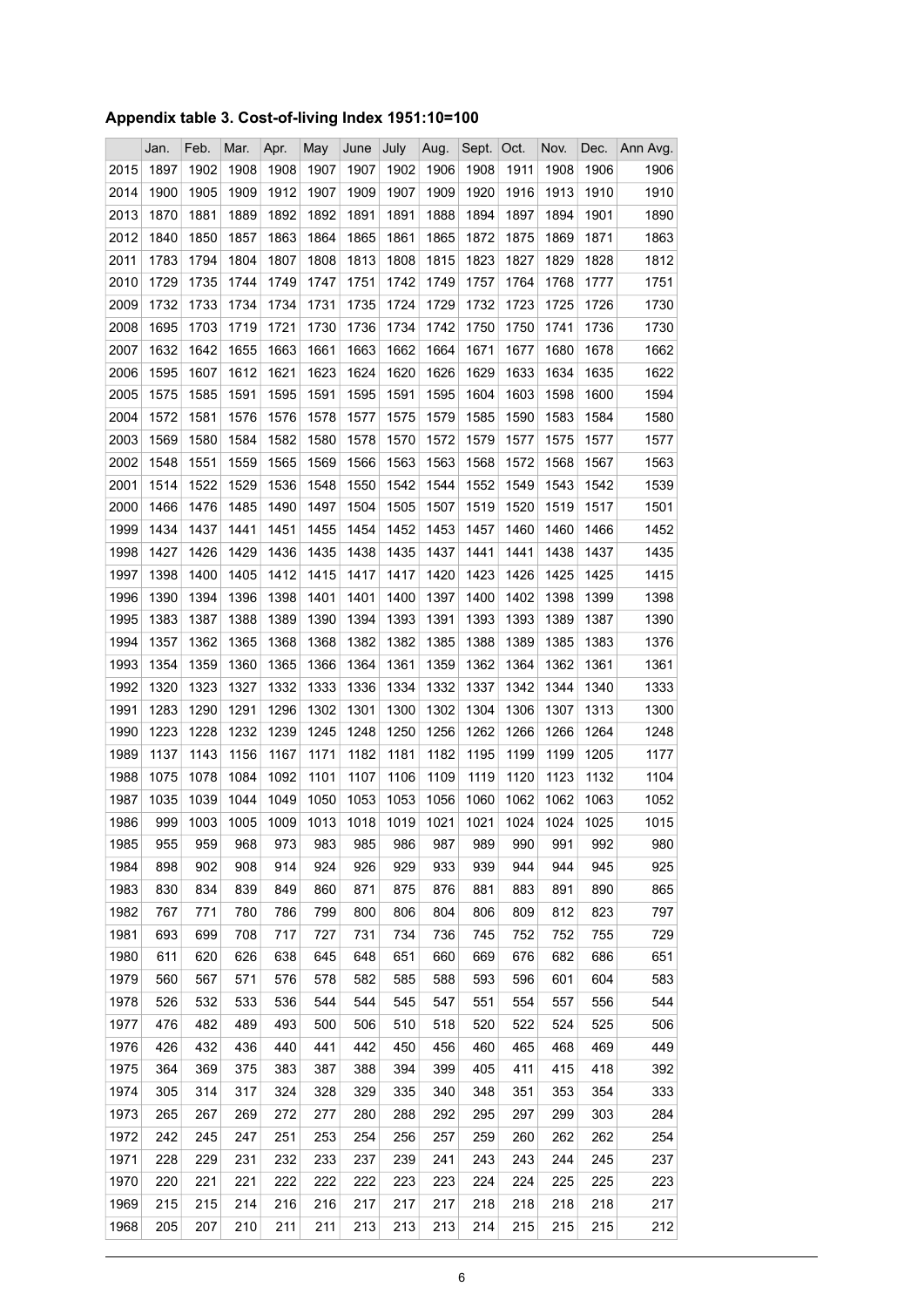|      | Jan. | Feb. | Mar. | Apr. | May | June | July                 | Aug. | Sept. | Oct. | Nov. | Dec. | Ann Avg. |
|------|------|------|------|------|-----|------|----------------------|------|-------|------|------|------|----------|
| 1967 | 191  | 192  | 192  | 193  | 193 | 194  | 195                  | 195  | 197   | 198  | 202  | 203  | 195      |
| 1966 | 181  | 181  | 182  | 183  | 184 | 184  | 185                  | 186  | 187   | 188  | 189  | 189  | 185      |
| 1965 | 175  | 175  | 176  | 177  | 177 | 178  | 179                  | 179  | 179   | 180  | 180  | 180  | 178      |
| 1964 | 164  | 165  | 167  | 169  | 170 | 170  | 170                  | 171  | 172   | 173  | 173  | 174  | 170      |
| 1963 | 150  | 151  | 151  | 153  | 153 | 153  | 154                  | 154  | 156   | 158  | 158  | 158  | 154      |
| 1962 | 143  | 143  | 144  | 145  | 146 | 146  | 148                  | 148  | 148   | 150  | 150  | 150  | 147      |
| 1961 | 140  | 140  | 140  | 140  | 140 | 140  | 140                  | 140  | 140   | 141  | 142  | 142  | 141      |
| 1960 | 136  | 136  | 137  | 138  | 138 | 138  | 139                  | 138  | 138   | 139  | 140  | 140  | 138      |
| 1959 | 133  | 133  | 133  | 132  | 133 | 133  | 133                  | 133  | 134   | 136  | 136  | 136  | 134      |
| 1958 | 129  | 130  | 130  | 132  | 133 | 132  | 132                  | 132  | 132   | 132  | 133  | 133  | 132      |
| 1957 | 120  | 120  | 120  | 121  | 122 | 122  | 124                  | 125  | 126   | 127  | 127  | 128  | 124      |
| 1956 | 104  | 107  | 108  | 108  | 110 | 110  | 111                  | 112  | 113   | 113  | 118  | 118  | 111      |
| 1955 | 98   | 98   | 98   | 99   | 99  | 99   | 99                   | 100  | 100   | 101  | 101  | 101  | 100      |
| 1954 | 104  | 104  | 103  | 104  | 104 | 103  | 104                  | 104  | 104   | 104  | 98   | 98   | 103      |
| 1953 | 102  | 103  | 103  | 103  | 103 | 103  | 103                  | 103  | 103   | 104  | 103  | 102  | 103      |
| 1952 | 102  | 101  | 101  | 101  | 101 | 101  | 101                  | 101  | 101   | 102  | 102  | 102  | 101      |
| 1951 |      | ٠    |      |      |     |      | $\ddot{\phantom{0}}$ |      |       | 100  | 100  | 100  |          |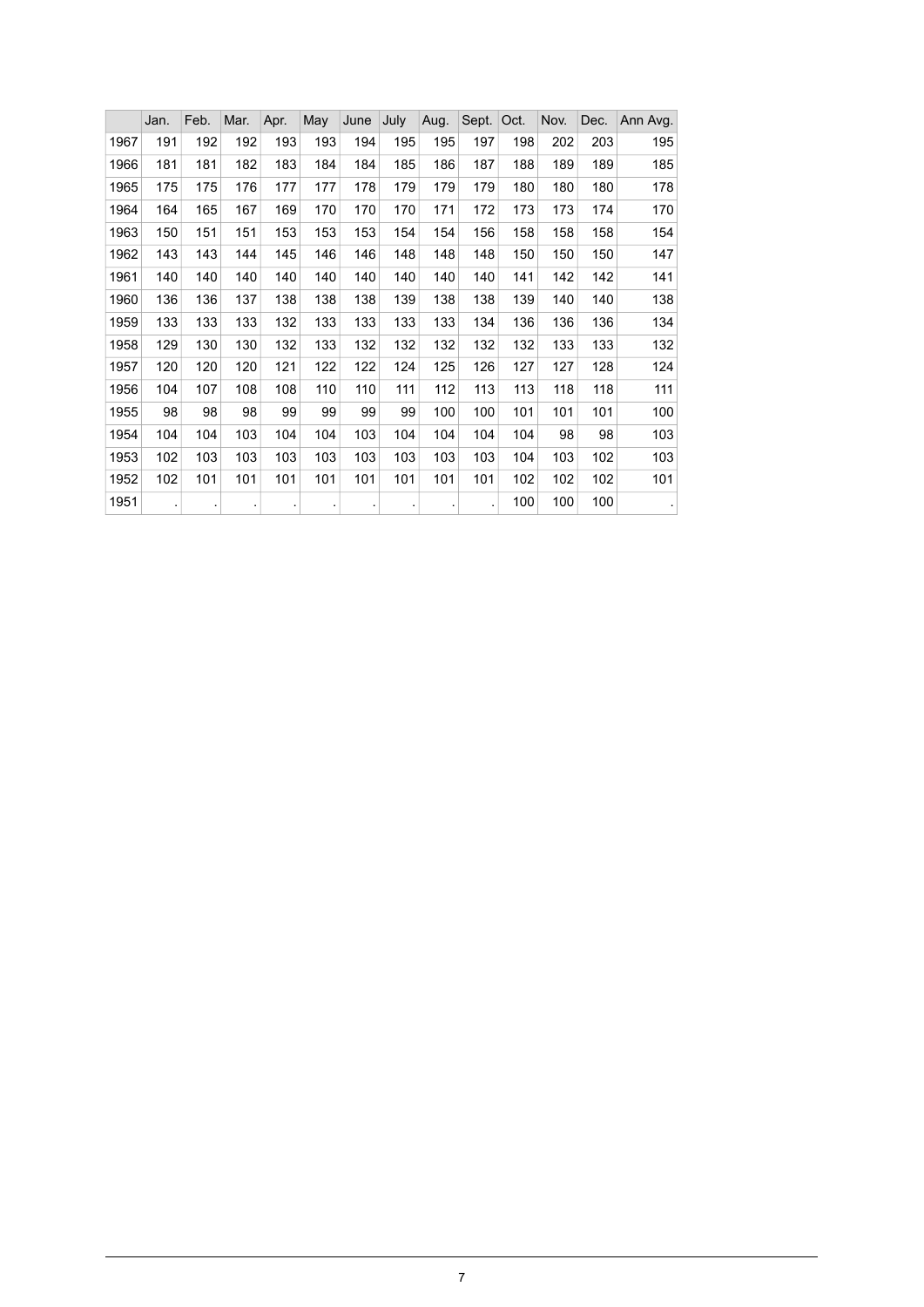|      | Jan.   | Feb.   | Mar.   | Apr.   | May    | June   | July   | Aug.   | Sept.  | Oct.   | Nov.   | Dec.   | Ann Avg.     |
|------|--------|--------|--------|--------|--------|--------|--------|--------|--------|--------|--------|--------|--------------|
| 2015 | $-0,2$ | $-0,1$ | $-0,1$ | $-0,2$ | $-0,0$ | $-0,1$ | $-0,2$ | $-0,2$ | $-0,6$ | $-0,3$ | $-0,2$ | $-0,2$ | $-0,2$       |
| 2014 | 1,6    | 1,3    | 1,1    | 1,1    | 0,8    | 0,9    | 0,8    | 1,1    | 1,3    | 1,0    | 1,0    | 0,5    | 1,0          |
| 2013 | 1,6    | 1,7    | 1,7    | 1,5    | 1,6    | 1,4    | 1,6    | 1,2    | 1,2    | 1,2    | 1,4    | 1,6    | 1,5          |
| 2012 | 3,2    | 3,1    | 2,9    | 3,1    | 3,1    | 2,8    | 2,9    | 2,7    | 2,7    | 2,6    | 2,2    | 2,4    | 2,8          |
| 2011 | 3,0    | 3,3    | 3,3    | 3,2    | 3,3    | 3,5    | 4,0    | 3,8    | 3,7    | 3,5    | 3,4    | 2,9    | 3,4          |
| 2010 | $-0,2$ | 0,1    | 0,6    | 0,9    | 1,0    | 0,9    | 1,1    | 1,2    | 1,4    | 2,3    | 2,5    | 2,9    | 1,2          |
| 2009 | 2,2    | 1,7    | 0,9    | 0,8    | 0,0    | $-0,1$ | $-0,6$ | $-0,7$ | $-1,0$ | $-1,5$ | $-0,9$ | $-0,5$ | $_{\rm 0,0}$ |
| 2008 | 3,8    | 3,7    | 3,9    | 3,5    | 4,2    | 4,4    | 4,4    | 4,7    | 4,7    | 4,4    | 3,6    | 3,5    | 4,1          |
| 2007 | 2,3    | 2,2    | 2,6    | 2,6    | 2,4    | 2,4    | 2,6    | 2,3    | 2,6    | 2,7    | 2,9    | 2,6    | 2,5          |
| 2006 | 0,8    | 0,9    | 0,9    | 1,3    | 1,7    | 1,7    | 1,9    | 1,9    | 1,5    | 1,8    | 2,1    | 2,2    | 1,6          |
| 2005 | 0,2    | 0,2    | 1,0    | 1,2    | 0,8    | 1,1    | 1,0    | 1,0    | 1,2    | 0,8    | 0,9    | 1,0    | 0,9          |
| 2004 | 0,2    | 0,1    | $-0,5$ | $-0,4$ | $-0,1$ | $-0,1$ | 0,3    | 0,4    | 0,4    | 0,9    | 0,5    | 0,4    | 0,2          |
| 2003 | 1,4    | 1,9    | 1,6    | 1,1    | 0,7    | 0,8    | 0,5    | 0,6    | 0,7    | 0,3    | 0,5    | 0,6    | $_{0,9}$     |
| 2002 | 2,3    | 1,8    | 1,8    | 1,8    | 1,3    | 1,1    | 1,7    | 1,4    | 1,0    | 1,5    | 1,6    | 1,7    | 1,6          |
| 2001 | 3,3    | 3,1    | 2,9    | 3,0    | 3,4    | 3,0    | 2,5    | 2,4    | 2,2    | 1,9    | 1,6    | 1,6    | 2,6          |
| 2000 | 2,2    | 2,7    | 3,1    | 2,7    | 2,9    | 3,5    | 3,7    | 3,8    | 4,2    | 4,1    | 4,0    | 3,5    | 3,4          |
| 1999 | 0,5    | 0,8    | 0,8    | 1,1    | 1,4    | 1,1    | 1,2    | 1,1    | 1,1    | 1,3    | 1,6    | 2,0    | 1,2          |
| 1998 | 1,9    | 1,9    | 1,8    | 1,8    | 1,5    | 1,5    | 1,1    | 1,1    | 1,3    | 1,1    | 0,9    | 0,8    | 1,4          |
| 1997 | 0,6    | 0,4    | 0,6    | 1,0    | 1,0    | 1,2    | 1,2    | 1,6    | 1,6    | 1,7    | 1,9    | 1,9    | 1,2          |
| 1996 | 0,5    | 0,5    | 0,6    | 0,7    | 0,7    | 0,4    | 0,5    | 0,4    | 0,5    | 0,7    | 0,7    | 0,8    | 0,6          |
| 1995 | 1,9    | 1,8    | 1,7    | 1,5    | 1,6    | 0,9    | 0,8    | 0,5    | 0,3    | 0,3    | 0,3    | 0,3    | $1,0$        |
| 1994 | 0,2    | 0,3    | 0,4    | 0,2    | 0,2    | 1,3    | 1,6    | 1,9    | 1,9    | 1,9    | 1,7    | 1,6    | 1,1          |
| 1993 | 2,9    | 2,9    | 2,7    | 2,6    | 2,6    | 2,1    | 2,1    | 2,1    | 1,8    | 1,6    | 1,3    | 1,5    | 2,2          |
| 1992 | 2,9    | 2,6    | 2,8    | 2,8    | 2,4    | 2,7    | 2,6    | 2,4    | 2,6    | 2,7    | 2,8    | 2,1    | 2,6          |
| 1991 | 4,9    | 5,0    | 4,8    | 4,6    | 4,6    | 4,2    | 4,0    | 3,6    | 3,3    | 3,2    | 3,3    | 3,9    | 4,1          |
| 1990 | 7,5    | 7,4    | 6,5    | 6,2    | 6,2    | 5,6    | 5,9    | 6,2    | 5,6    | 5,5    | 5,6    | 4,9    | 6,1          |
| 1989 | 5,8    | 6,0    | 6,6    | 6,9    | 6,4    | 6,8    | 6,7    | 6,6    | 6,8    | 7,1    | 6,8    | 6, 5   | 6,6          |
| 1988 | 4,2    | 4,1    | 4,1    | 4,4    | 5,1    | 5,3    | 5,2    | 5,2    | 5,6    | 5,6    | 5,9    | 6,5    | 5,1          |
| 1987 | 3,7    | 3,5    | 3,9    | 3,9    | 3,7    | 3,5    | 3,4    | 3,4    | 3,9    | 3,7    | 3,7    | 3,7    | 3,7          |
| 1986 | 4,5    | 4,6    | 3,8    | 3,7    | 3,0    | 3,3    | 3,3    | 3,4    | 3,3    | 3,5    | 3,3    | 3,4    | 3,6          |
| 1985 | 6,4    | 6,4    | 6,6    | 6,5    | 6,4    | 6,4    | 6,1    | 5,8    | 5,3    | 4,9    | 4,9    | 5,0    | 5,9          |
| 1984 | 8,3    | 8,2    | 8,1    | 8,0    | 7,4    | 6,4    | 6,4    | 6,7    | 6,6    | 6,9    | 6,0    | 6,1    | 7,1          |
| 1983 | 8,2    | 8,2    | 7,5    | 8,0    | 7,7    | 8,9    | 8,5    | 9,0    | 9,4    | 9,1    | 9,8    | 8,6    | 8,4          |
| 1982 | 10,7   | 10,3   | 10,2   | 9,6    | 9,8    | 9,4    | 9,8    | 9,3    | 8,1    | 7,6    | 7,9    | 9,0    | 9,3          |
| 1981 | 13,5   | 12,8   | 13,1   | 12,5   | 12,7   | 12,9   | 12,6   | 11,5   | 11,4   | 11,3   | 10,4   | 10,0   | 12,0         |
| 1980 | 8,9    | 9,3    | 9,7    | 10,7   | 11,6   | 11,2   | 11,3   | 12,3   | 12,9   | 13,3   | 13,5   | 13,7   | 11,6         |

### <span id="page-7-0"></span>**Appendix table 4. Year-on-year changes in the Consumer Price Index, per cent**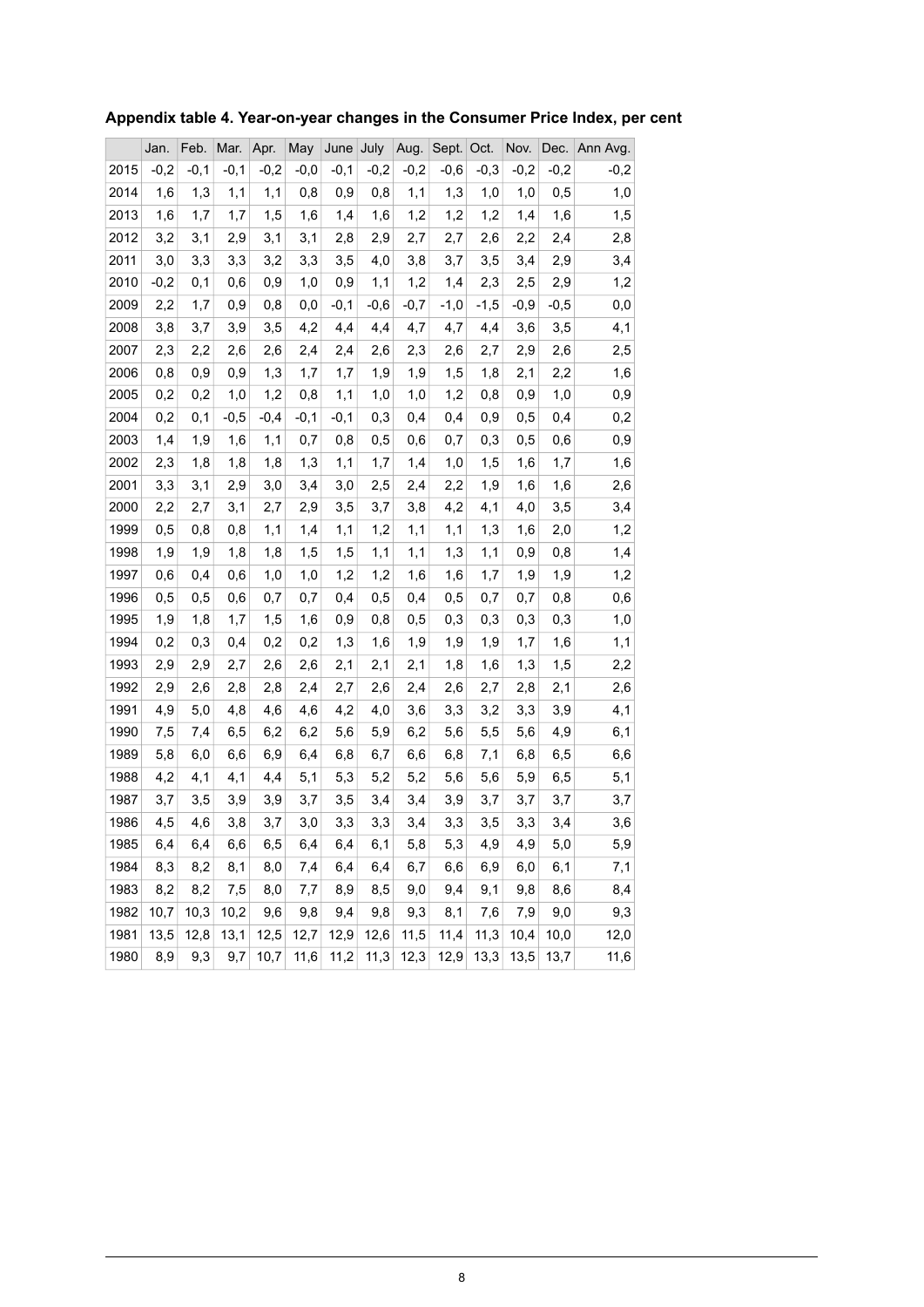### <span id="page-8-0"></span>**Appendix table 5. Consumer Price Index 2000=100**

|      | Jan.  | Feb.  | Mar.  | Apr.  | May   | June  | July  | Aug.  | Sept. | Oct.  | Nov.  | Dec.  | Ann Avg. |
|------|-------|-------|-------|-------|-------|-------|-------|-------|-------|-------|-------|-------|----------|
| 2015 | 126,4 | 126,7 | 127,2 | 127,2 | 127,1 | 127,0 | 126,8 | 127,0 | 127,2 | 127,4 | 127,2 | 127,0 | 127,0    |
| 2014 | 126,6 | 126,9 | 127,2 | 127,4 | 127,1 | 127,2 | 127,1 | 127,2 | 127,9 | 127,7 | 127,5 | 127,3 | 127,3    |
| 2013 | 124,6 | 125,3 | 125,9 | 126,1 | 126,1 | 126,0 | 126,0 | 125,8 | 126,2 | 126,4 | 126,2 | 126,7 | 125,9    |
| 2012 | 122,6 | 123,3 | 123,7 | 124,2 | 124,2 | 124,3 | 124,0 | 124,3 | 124,8 | 124,9 | 124,5 | 124,7 | 124,1    |
| 2011 | 118,8 | 119,5 | 120,2 | 120,4 | 120,5 | 120,8 | 120,5 | 121,0 | 121,5 | 121,8 | 121,9 | 121,8 | 120,7    |
| 2010 | 115,2 | 115,7 | 116,2 | 116,6 | 116,5 | 116,7 | 116,1 | 116,6 | 117,1 | 117,5 | 117,8 | 118,4 | 116,7    |
| 2009 | 115,4 | 115,5 | 115,6 | 115,6 | 115,4 | 115,6 | 114,9 | 115,2 | 115,5 | 114,8 | 115,0 | 115.1 | 115,3    |
| 2008 | 113,0 | 113,5 | 114,5 | 114,7 | 115,3 | 115,7 | 115,6 | 116,1 | 116,6 | 116,6 | 116,0 | 115,7 | 115,3    |
| 2007 | 108,8 | 109,5 | 110.3 | 110,8 | 110,7 | 110,9 | 110,7 | 110,9 | 111,4 | 111,7 | 112,0 | 111,8 | 110,8    |
| 2006 | 106,3 | 107,1 | 107,5 | 108,0 | 108,2 | 108,3 | 108,0 | 108,4 | 108,5 | 108,8 | 108,9 | 109,0 | 108,1    |
| 2005 | 105,0 | 105,6 | 106,0 | 106,3 | 106,0 | 106,3 | 106,0 | 106,3 | 106,9 | 106,8 | 106,5 | 106,6 | 106,2    |
| 2004 | 104,8 | 105,4 | 105,0 | 105,1 | 105,2 | 105,1 | 105,0 | 105,3 | 105,7 | 106,0 | 105,5 | 105,5 | 105,3    |
| 2003 | 104,6 | 105,3 | 105,6 | 105,4 | 105,3 | 105,2 | 104,6 | 104,8 | 105,2 | 105,1 | 105,0 | 105,1 | 105,1    |
| 2002 | 103,2 | 103,4 | 103,9 | 104,3 | 104,6 | 104,3 | 104,2 | 104,2 | 104,5 | 104,8 | 104,5 | 104,5 | 104,2    |
| 2001 | 100,9 | 101,5 | 102,1 | 102,5 | 103,2 | 103,2 | 102,4 | 102,8 | 103,5 | 103,3 | 102,8 | 102,8 | 102,6    |
| 2000 | 98,0  | 98,8  | 99,3  | 99,6  | 99,9  | 100,1 | 99,8  | 100,2 | 101,1 | 101,1 | 101,1 | 101,0 | 100,0    |

### <span id="page-8-1"></span>**Appendix table 6. Consumer Price Index 2005=100**

|      | Jan.  | Feb.  | Mar.  | Apr.  | May   | June  | July  | Aug.  | Sept. | Oct.  | Nov.  | Dec.  | Ann Avg. |
|------|-------|-------|-------|-------|-------|-------|-------|-------|-------|-------|-------|-------|----------|
| 2015 | 118,8 | 119,1 | 119,5 | 119,5 | 119,4 | 119,4 | 119,1 | 119,4 | 119,5 | 119.7 | 119.5 | 119.4 | 119,4    |
| 2014 | 119.0 | 119.3 | 119.6 | 119.8 | 119,5 | 119.5 | 119.4 | 119.6 | 120.2 | 120.0 | 119.8 | 119.6 | 119,6    |
| 2013 | 117.1 | 117.8 | 118.3 | 118,5 | 118,5 | 118,5 | 118,4 | 118,2 | 118.7 | 118.8 | 118.6 | 119.1 | 118,4    |
| 2012 | 115.2 | 115.9 | 116.3 | 116,7 | 116,7 | 116.8 | 116,6 | 116,8 | 117.3 | 117.4 | 117.0 | 117.2 | 116,7    |
| 2011 | 111.7 | 112.4 | 113.0 | 113.2 | 113.3 | 113.6 | 113.3 | 113.7 | 114.2 | 114.5 | 114.5 | 114.5 | 113,5    |
| 2010 | 108.3 | 108.7 | 109.2 | 109.5 | 109.4 | 109.7 | 109,1 | 109.6 | 110.0 | 110.5 | 110.7 | 111.3 | 109,7    |
| 2009 | 108.5 | 108.6 | 108.6 | 108,6 | 108.4 | 108,7 | 108.0 | 108.3 | 108.5 | 107.9 | 108.0 | 108.1 | 108,3    |
| 2008 | 106.2 | 106.7 | 107.6 | 107.8 | 108,4 | 108,8 | 108.6 | 109.1 | 109.6 | 109.6 | 109.1 | 108.7 | 108,3    |
| 2007 | 102.2 | 102.9 | 103.6 | 104,1 | 104,0 | 104,2 | 104,1 | 104,2 | 104,7 | 105.0 | 105,3 | 105.1 | 104,1    |
| 2006 | 99.9  | 100.7 | 101.0 | 101,5 | 101.6 | 101,7 | 101,5 | 101.9 | 102.0 | 102.3 | 102.3 | 102.4 | 101,6    |
| 2005 | 99.1  | 99.8  | 100.1 | 100,2 | 99.9  | 100.0 | 99,6  | 100.0 | 100.5 | 100.4 | 100.2 | 100.2 | 100,0    |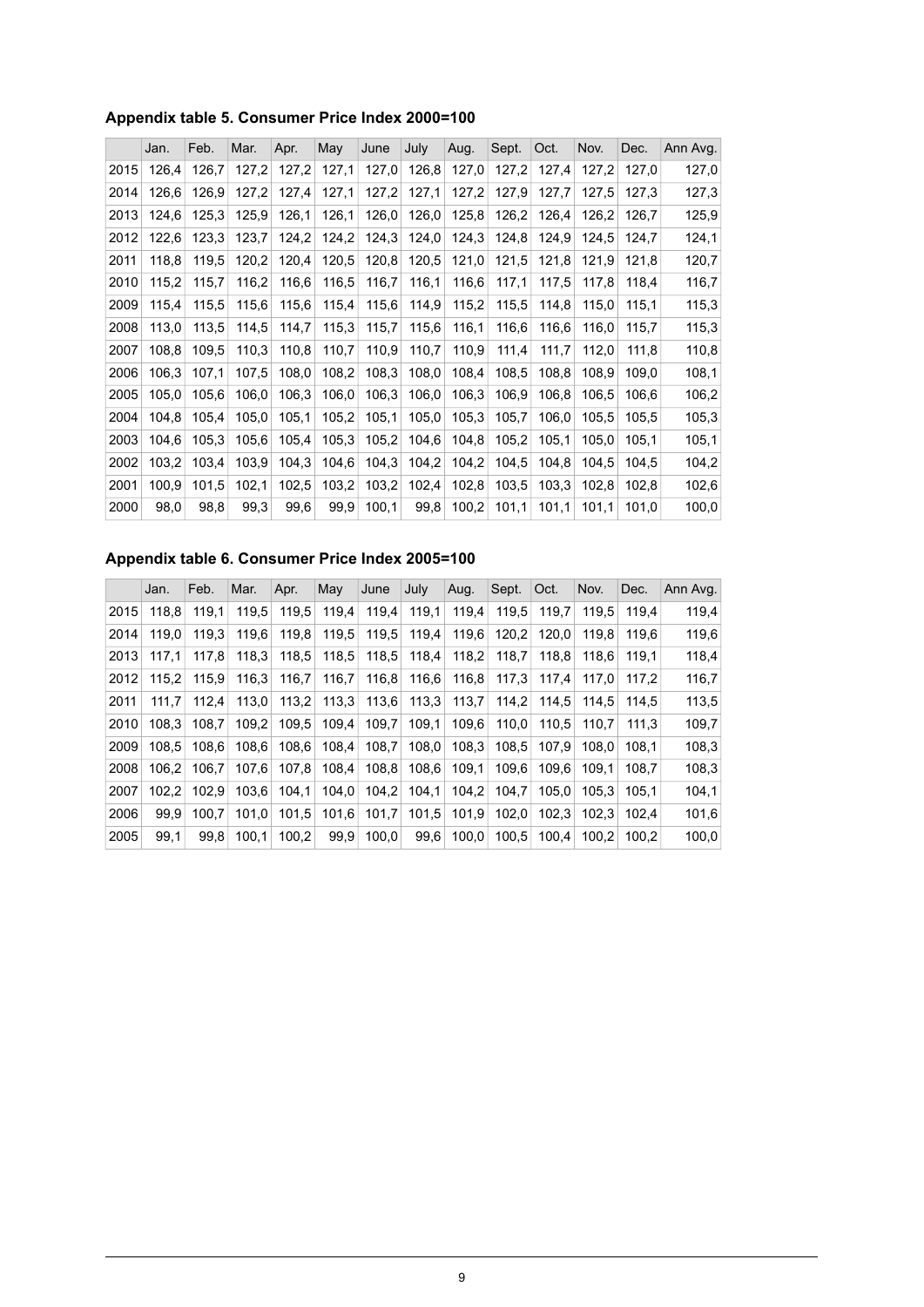# Appendix figures

<span id="page-9-0"></span>**Appendix figure 1. Annual change in the Consumer Price Index and the Harmonised Index of Consumer Prices,January2001- December 2015**



#### <span id="page-9-1"></span>**Appendix figure 2. Goods and services with the largest impact on the year-on-year change in the Consumer Price Index, December 2015**

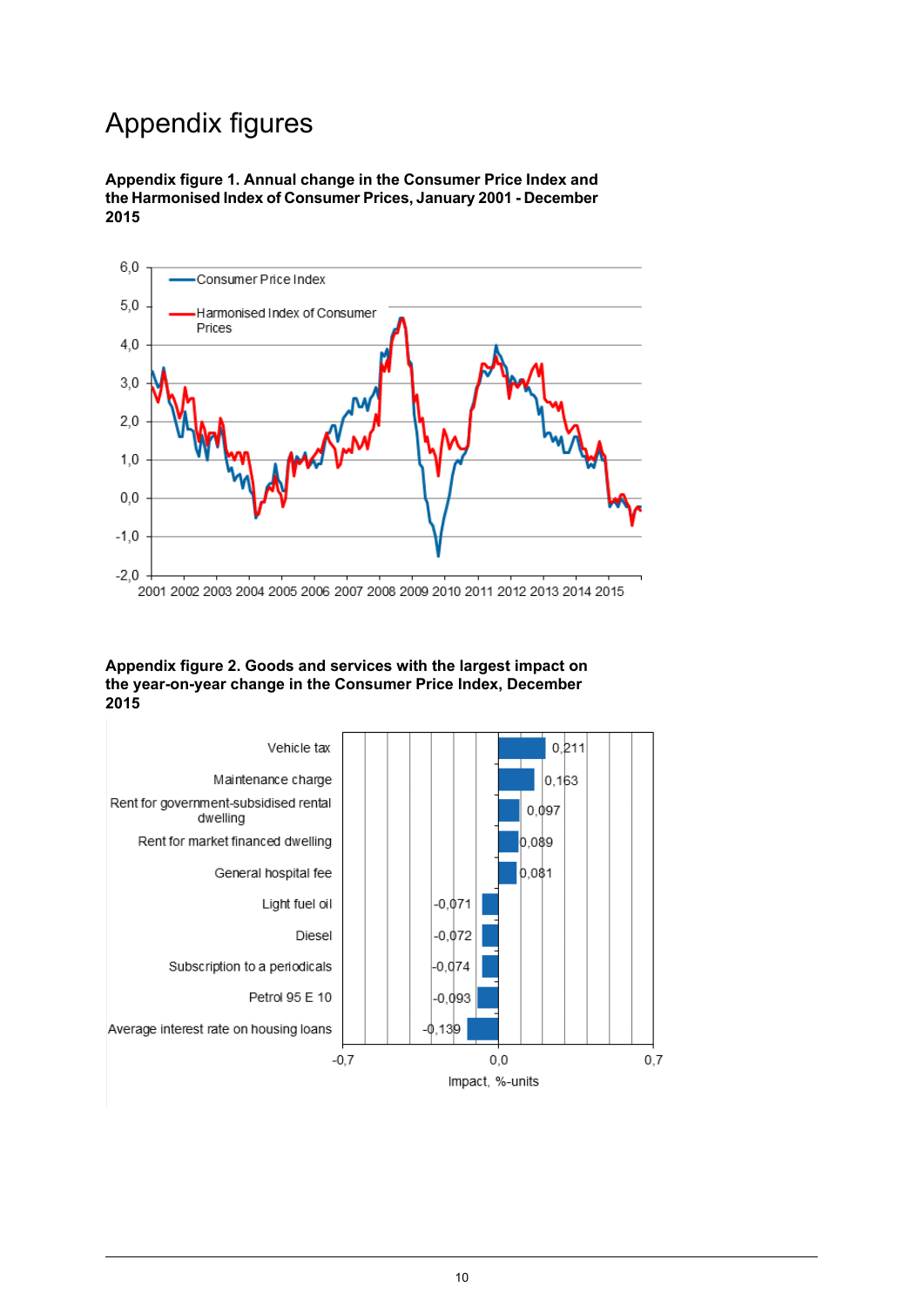<span id="page-10-0"></span>**Appendix figure 3. Annual change in the Harmonised Index of Consumer Prices and the Harmonised Index of Consumer Prices at Constant Taxes, January 2007 - December 2015**



<span id="page-10-1"></span>**Appendix figure 4. Harmonised Index of Consumer Price Index 2005=100; Finland, euro area and EU**